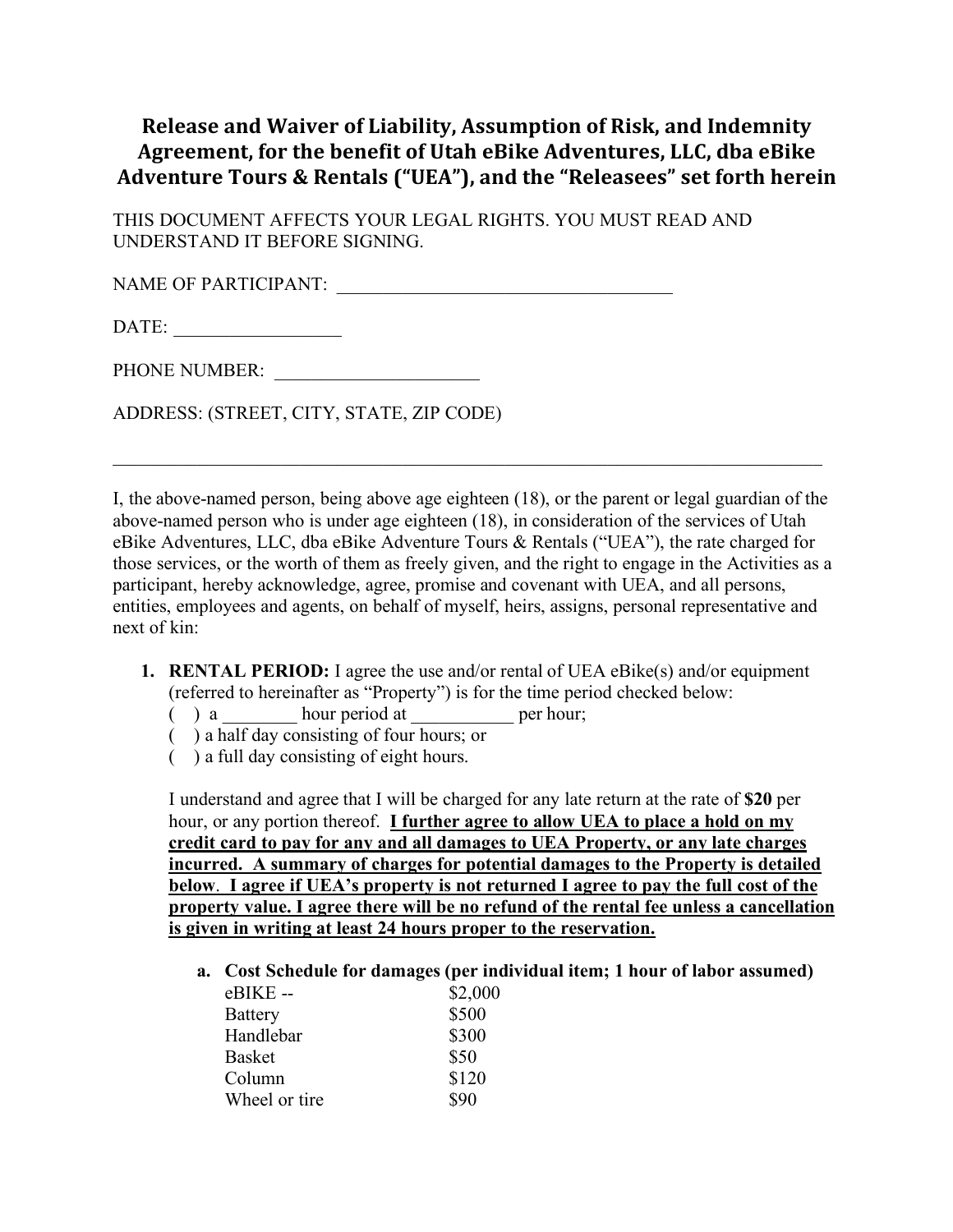| Lights (each)          | \$25  |
|------------------------|-------|
| <b>Wheel Covers</b>    | \$18  |
| Fenders                | \$100 |
| Remote Key w/ HMI      | \$280 |
| <b>Steering Column</b> | \$125 |
| Helmet                 | \$35  |
| Etc                    |       |

- **2. eBIKE PICKUP AND RETURN:** Participant understands that eBike pickup and orientation is generally scheduled within their designated timeframe on the day of the rental. If the Participant wishes to pick up later or earlier than scheduled, the Participant may coordinate a time with UEA to do so. Participant further acknowledges that the eBike must be returned within the date and timeframe on their confirmation. Participant agrees to return the eBike to UEA in the same condition as received, except for ordinary wear and tear (which does not include flat tires), on the due date and time frame and at the location specified by UEA. Participant understands that there may be a rate or special charge(s)if Participant returns the eBike at a different date or location than indicated on the Reservation Order.
- **3. ACKNOWLEDGEMENT OF RISK:** I acknowledge, agree and represent that the electronic bike rental, lesson, and/or tour, and related activities ("**Activities**") I am about to engage in voluntarily, bear certain known risks and unanticipated risks which could result in injury, death, illness or disease, physical or mental damage to myself, my property, or other third parties or their property, or the property of UEA. I further acknowledge that I understand the nature of cycling and related Activities and that I am qualified, in good health, and proper physical condition to participate in such Activities and willingly agree to comply with the stated customary terms and conditions of participation. I further acknowledge that I have been advised to wear an approved helmet while cycling, as well as a full-face helmet and/or other protective equipment such as elbow/forearm and knee/shin armor when freeriding or downhilling. **Helmets are required by law for Participants under the age of 18.** I am aware that cycling is subject to all applicable municipal and provincial highway traffic regulations. I am familiar with the proper use of the equipment, including all quick release mechanisms, brakes and gear shifters. I am aware that there are technicians available to answer any questions that I may have as to the proper use of the equipment.
- **4. ACCEPTANCE OF RISK AND RESPONSIBILITY :** I fully understand that (a) cycling and electric bicycle riding, and related Activities involve risks and dangers of damage to personal property and serious bodily injury, including, but not limited to, permanent disability, paralysis, and death to myself and to other third parties; (b) these risks and dangers may be caused by my own actions or inactions, the actions or inactions of others participating in the Activities, the condition in which the Activities take place, or the negligence of the "Releasees" named below; (c) there may be other risks and social and economic losses either known or unknown to me or not readily foreseeable at this time; and I agree, covenant and promise to accept and assume all responsibility and risk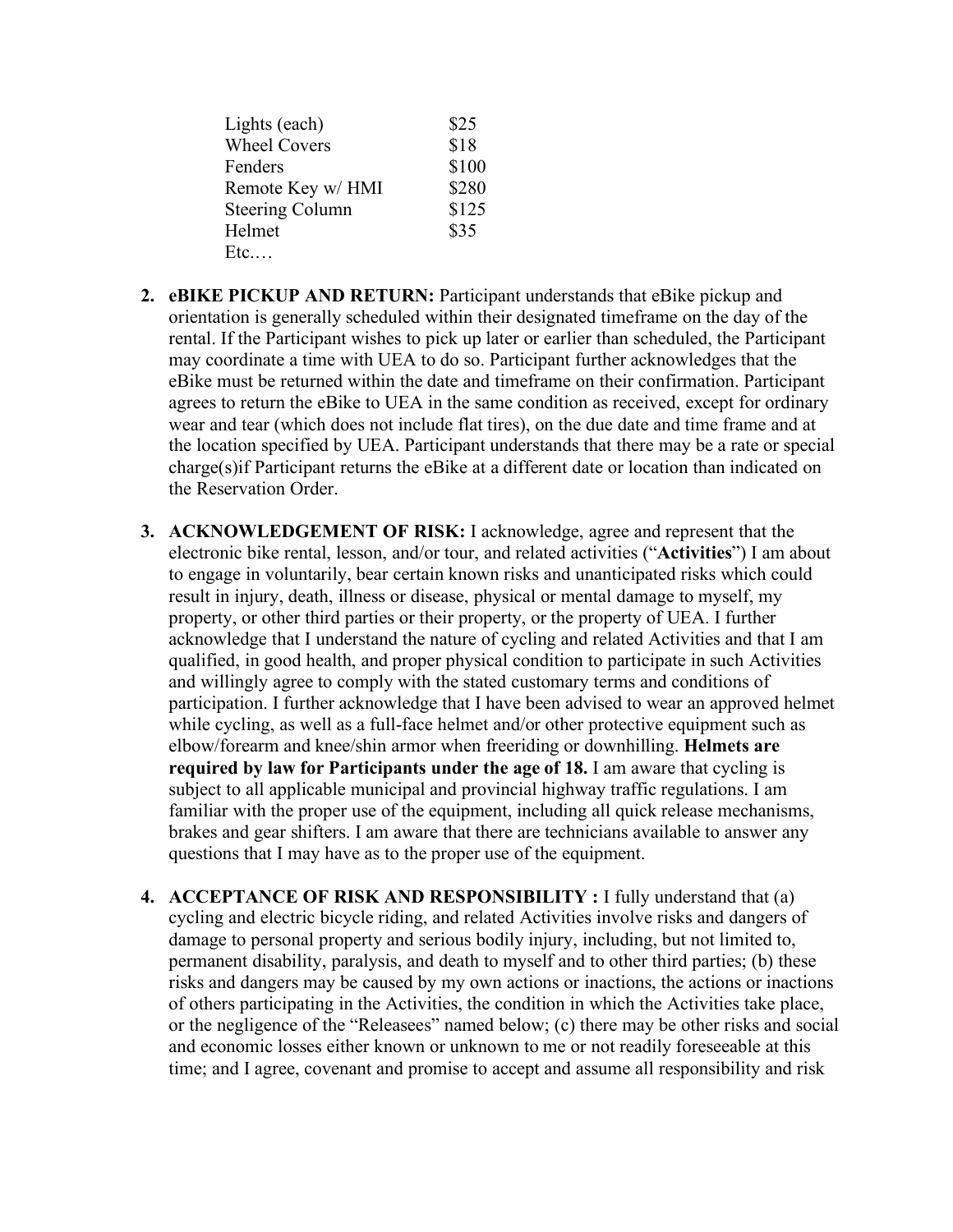for injury, death, illness or disease, or damage to myself, my property, that of the minor named above, arising from my participation in the Activities.

- **5. RELEASE, DISCHARGE AND INDEMNIFICATION:** I hereby release, discharge, and covenant to accept and assume all responsibility and risk for injury, death, illness, disease, or damage to myself and/or to other third parties and their property arising from my participation in the Activities and **I expressly agree and covenant not to sue Utah eBike Adventures, LLC ("UEA") or Desert Pearl Inn, or their instructors, employees, agents, tour guides, owners, and contractors (each considered one of the "Releasees") and I agree to release and discharge them from all liability, claims, demands, losses, injuries, damage to property, or other damages on my account caused or alleged to be caused in whole or in part by the negligence of the "Releasees" or otherwise, including negligent rescue operations**; and I further agree that if despite this "Release and Waiver of Liability, Assumption of Risk, and Indemnity Agreement", I, or anyone on my behalf, make a claim against anyone of the Releasees, **I will indemnify, save and hold harmless each of the Releasees from any litigation, attorney fees, loss, liability, or cost which may incur as the result of such claim**. I further understand and agree to fully reimburse UEA, for any damage caused to property of UEA, as a result of my participation in the Activities. My participation in the Activities is purely voluntary, no one is forcing me to participate, and I elect to participate despite the risks.
- **6. COMPLIANCE WITH ALL RULES AND REGULATIONS:** I agree to abide by UEA's policies and agree to comply with all instructions of the guide, instructor or staff in connection with participation in the Activity, and failure to follow such directions shall be grounds for termination of my privilege to participate in the Activities without reimbursement or cancelation of fees paid or owed. I understand that the use or possession of drugs or alcohol is strictly prohibited before and during the Activities and will be grounds for immediate removal from the Activities without reimbursement of fees paid or owed. I agree that if in the judgment of my instructor and/or guide, he/she must call for assistance during the trip due to my noncompliance with his/her instructions or UEA's policies that I accept responsibility for paying any associated rescue and transportation costs.
- **7. CONSENT TO USE PHOTOS AND VIDEOS:** By participating in or attending any Activities in connection with UEA, I CONSENT TO THE USE OF ANY PHOTOGRAPHS, PICTURES, FILM, OR VIDEOTAPE TAKEN OF ME or provided by me for publicity, promotion, television, websites, or any other use, and expressly waive any right of privacy, compensation, copyright, or other ownership right connected to same.
- **8. PERSONAL PROPERTY LEFT ON eBIKE:** UEA is not responsible for personal property left on or around the eBike or the business premises. Participant agrees to indemnify UEA in this regard.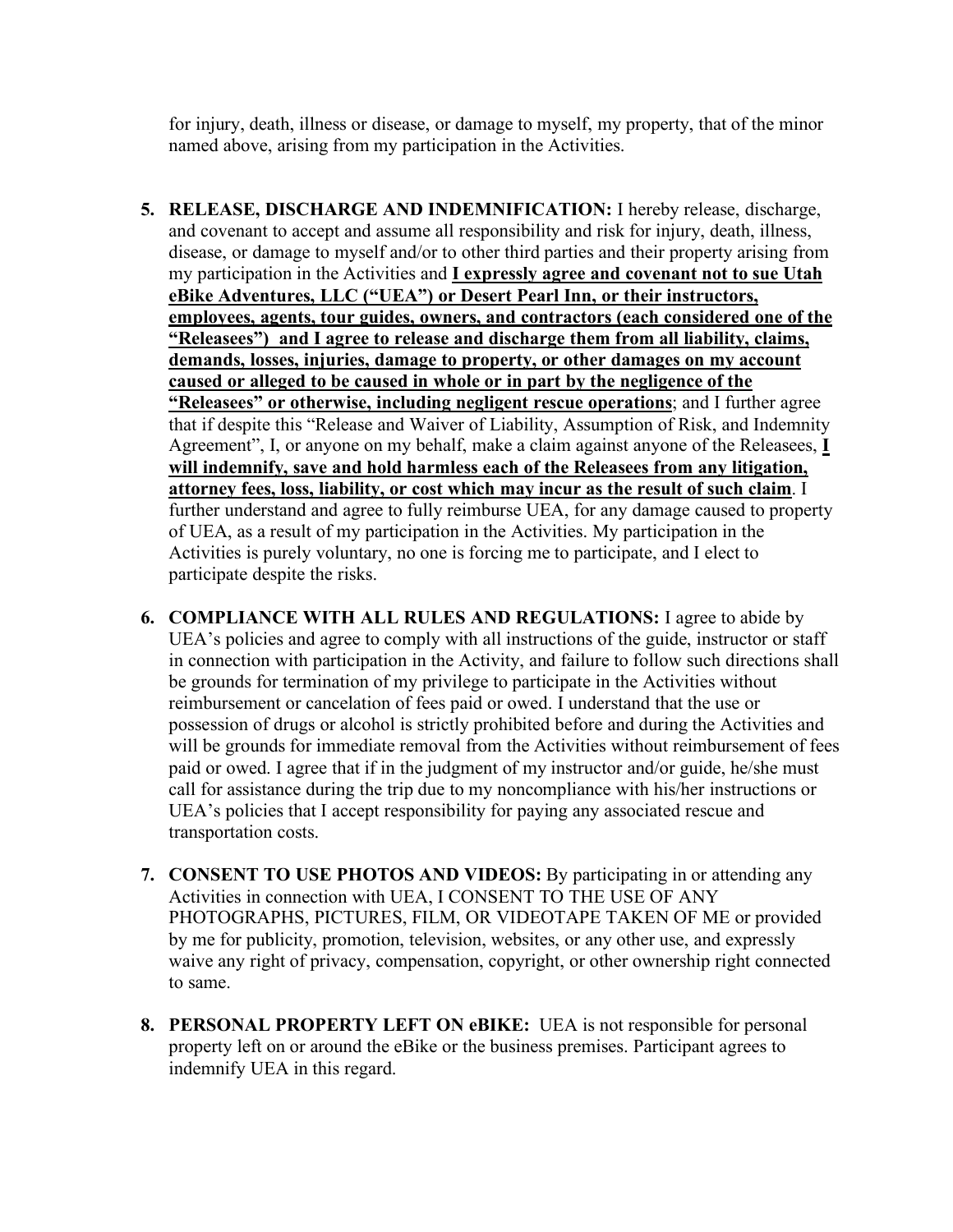**9. DISPUTE RESOLUTION:** Except where prohibited, any dispute resolution arising out of or relating to this Agreement shall be commenced only in the federal or state courts located in Washington County, Utah. You hereby irrevocably consent to the jurisdiction of those courts for such purposes and you irrevocably waive any right to a trial by jury. This Agreement, and any dispute between you and UEA, shall be governed by the laws of the state of Utah without regard to principles of conflicts of law, provided this arbitration agreement shall be governed by the Federal Arbitration Act.

**My signature below indicates that I have read this agreement and fully understand its terms, understand that I have given up substantial rights by signing it and have signed it freely and without any inducement or assurance of any nature and intend it to be a complete and unconditional release of all liability to the greatest extent allowed by law.** I understand that this is the entire agreement between, UEA, its agents or employees, and myself and that it cannot be modified or changed in any way by the representation or statements of any employee or agent of UEA or by me. If any portion of this agreement is unenforceable, the remaining portions shall remain in full force and effect. All applicants are subject to acceptance by UEA, upon acceptance of my application, this Agreement shall be deemed to have been entered into and to be performed in the United States of America, and shall be construed according to the laws of the State of Utah. In the event of any dispute regarding this Agreement, I agree that the exclusive jurisdiction and venue for any legal proceedings shall be the Fifth Judicial District Court, in and for Washington County, Utah. I further agree that the prevailing party in any legal proceeding will be entitled to reimbursement for his/her reasonable attorney's fees and costs.

 $\mathcal{L}_\text{max}$  , and the contract of the contract of the contract of the contract of the contract of the contract of the contract of the contract of the contract of the contract of the contract of the contract of the contr

[SIGNATURE OF PARTICIPANT] [Date]

[PRINTED NAME OF PARTICIPANT]

**\_\_\_\_\_\_\_\_\_\_\_\_\_\_\_\_\_\_\_\_\_\_\_\_\_\_\_\_**